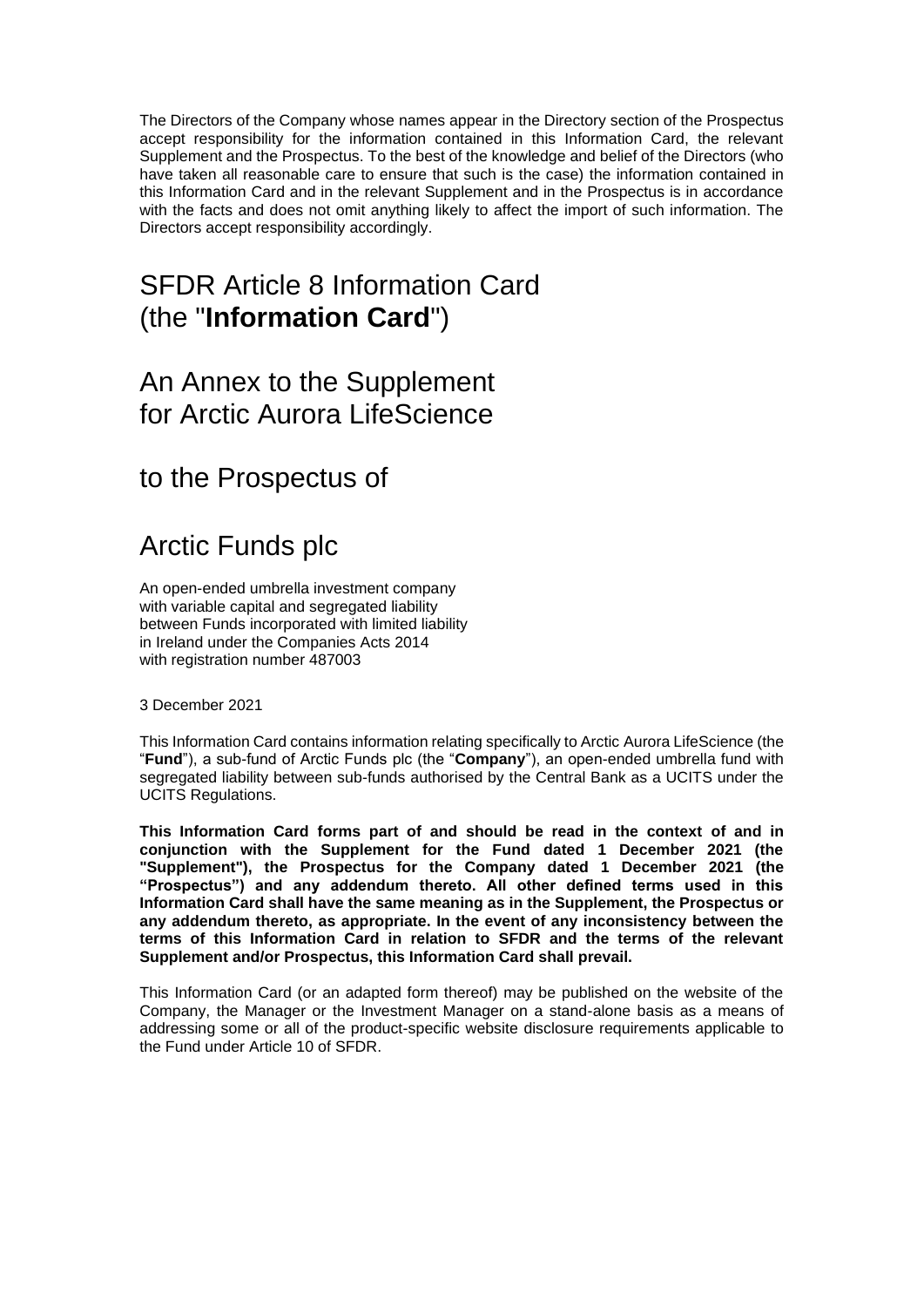#### **1. BACKGROUND**

This Information Card has been prepared for the purpose of meeting the specific financial product level disclosure requirements in SFDR (specifically, the disclosure requirements applicable to an ESG Oriented Fund under Article 8 of SFDR) and the Taxonomy Regulation.

Please refer to the section of the Prospectus entitled "Sustainability Related Disclosures" for further information.

#### **2. ARTICLE 8 CLASSIFICATION**

The Company considers that the Fund meets the criteria in Article 8 of SFDR to qualify as an ESG Oriented Fund and has prepared this Information Card to make the associated disclosures as considered further above.

The Company reserves the right to reassess this classification at any time and shall keep this classification under review pending finalisation of the regulatory technical standards ("**RTS**"). It is expected that this Information Card will be reviewed and updated once the relevant RTS come into effect.

If the Company determines at any future point that the Fund does not meet the criteria to qualify as an ESG Oriented Fund, this Information Card shall be updated or withdrawn as appropriate in accordance with the revised classification of the Fund.

#### **3. ARTICLE 8 DISCLOSURES**

| <b>Disclosure</b><br><b>Requirement</b><br>and SFDR<br>source<br>reference                                                              | Disclosure                                                                                                                                                                                                                                                                                                                                                                                                                                                                                                                                                                                                                                                              |
|-----------------------------------------------------------------------------------------------------------------------------------------|-------------------------------------------------------------------------------------------------------------------------------------------------------------------------------------------------------------------------------------------------------------------------------------------------------------------------------------------------------------------------------------------------------------------------------------------------------------------------------------------------------------------------------------------------------------------------------------------------------------------------------------------------------------------------|
| Information on<br>how the<br>environmental<br>and/or social<br>characteristics<br>promoted by the<br>fund are met<br>(Ariticle 8(1)(a)) | The Investment Manager follows The Norwegian Government Pension<br>Fund Global's socially responsible investments (SRI) policy by taking<br>ethical, environmental and social issues into account in its management<br>of the Fund. In practice, this means that the Investment Manager invests<br>with a view to:<br>promoting good corporate governance and greater awareness of<br>social and environmental issues among companies in which the<br>Fund has holdings;<br>promoting<br>sustainable development<br>in.<br>an<br>economic,<br>environmental and social sense; and<br>avoiding investments in companies which engage in grossly<br>unethical activities. |
| No sustainable<br>investment<br>objective                                                                                               | This Fund does not have Sustainable Investment as its objective.                                                                                                                                                                                                                                                                                                                                                                                                                                                                                                                                                                                                        |
| Assessment of<br>the Index in the<br>context of the<br>Fund's<br>environmental<br>and/or social                                         | The benchmark against which the Fund's performance is measured is a<br>mainstream index and does not take account of ESG factors and is<br>consistent with the environmental<br>therefore<br>not<br>and/or<br>social<br>characteristics promoted by the Fund.                                                                                                                                                                                                                                                                                                                                                                                                           |

CKD/658576-000002/28587683v2